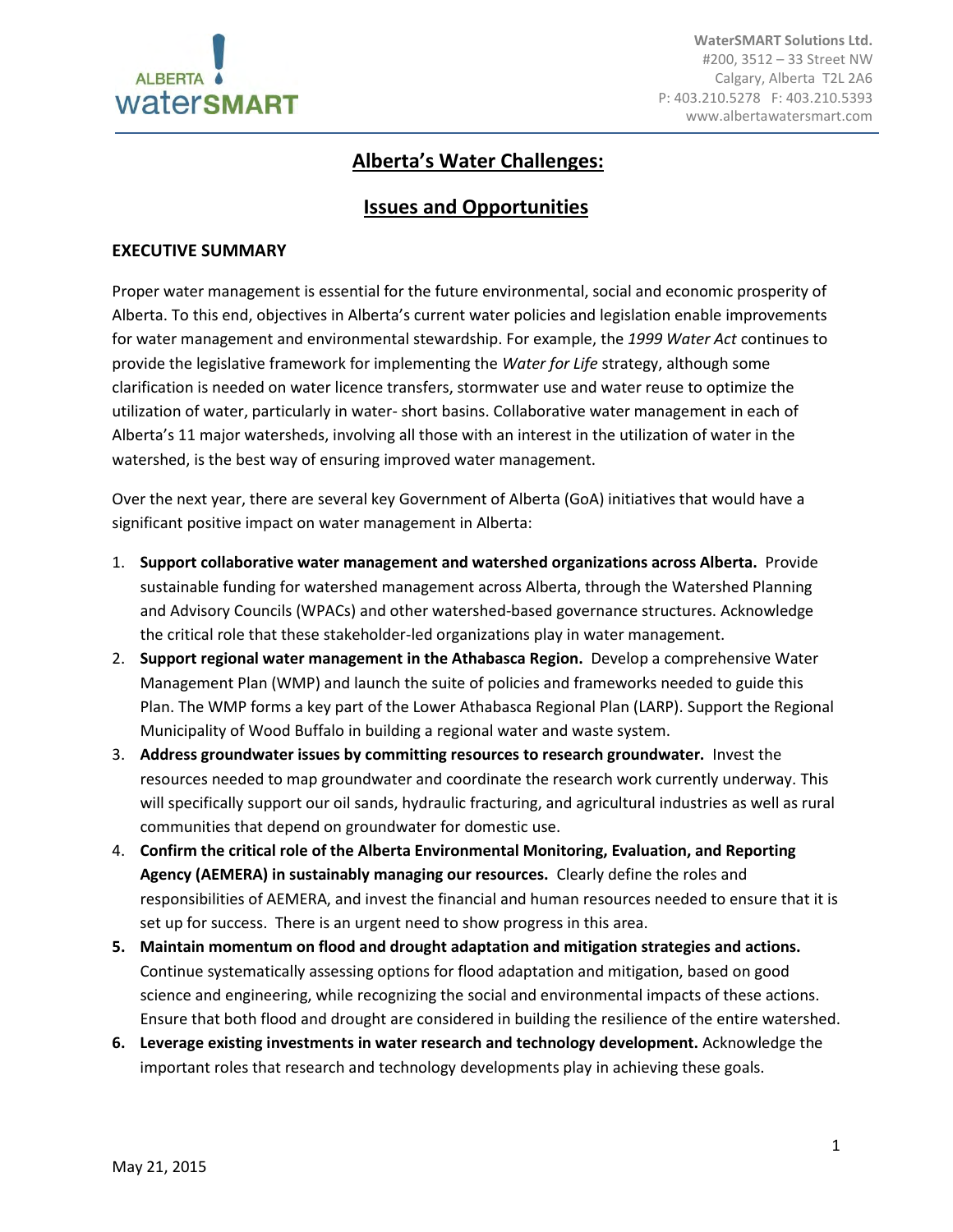#### **PURPOSE**

The purpose of this discussion paper is to outline the key issues involved in water management in Alberta, and identify the opportunities for resolving these issues. Some opportunities for action are suggested for consideration in determining priorities and programs in water over the next year.

#### **BACKGROUND**

Compared to other countries in the world, Canada is viewed as having significant sustainable water resources. Canada is projected to be one of very few countries expected to show an improvement in crop yield between now and 2050. Pressure will increase for Canada to produce more food in a world where increasing food production is threatened by declining water availability and quality. Because 66% of the irrigated land in Canada is in Alberta, this pressure will have a significant impact on Alberta.

Alberta is also home to the oil sands industry and a large portion of hydrocarbon production from the Western Sedimentary Basin. Water is the key input and key output for production of these energy sources. According to GoA statistics, water use in petroleum production is 6% of total water used annually in Alberta, compared to 69% used in agriculture. Most of the 6% of water used in petroleum production is in the water rich basins in the north, while most of the agricultural use is in the water short south.

The tension between water use for food production and water use for energy production results in a key water policy issue for Alberta, which is "the Water-Energy-Food Nexus". More specifically, in Alberta the greatest competition for water is between instream flows, food and municipalities in the south and between instream flows, energy and municipalities in the north. The concept of the Nexus has gained considerable visibility over the last several years, particularly as the study of the Nexus has embraced issues including risk assessment and water-energy trade-offs. Interestingly, Alberta is a central case study for international experts investigating risk assessment and the Nexus, including the World Business Council on Sustainable Development. This is due to the wide range of water issues experienced in Alberta, including varied industrial uses, extreme weather events, pristine water courses starting in the mountains, major cities centrally located in watersheds, and transboundary issues. As a result of these conditions, Alberta has a spotlight on its water issues and water management practices.

Alberta's seven major water basins each have their own unique water challenges. In short, approximately 80% of the natural water supply is located in the northern part of the Province, while approximately 80% of the province's population lives in the southern part of the Province. That said, within each basin there can be shortages or surpluses depending on specific situations at the sub-basin level. For example, despite being located in the water-rich Peace River basin, Grande Prairie has severe water challenges due to the limited capacity of the Wapiti watershed and associated groundwater resources. The key message here is that regional water management must consider local issues. Because water is very personal, and each person experiences water in their own way, this complicates planning at a regional and provincial level. While there is a desire to implement regulatory systems that are Province-wide, these systems must be flexible to promote adjustment for the local conditions through Water Management Plans.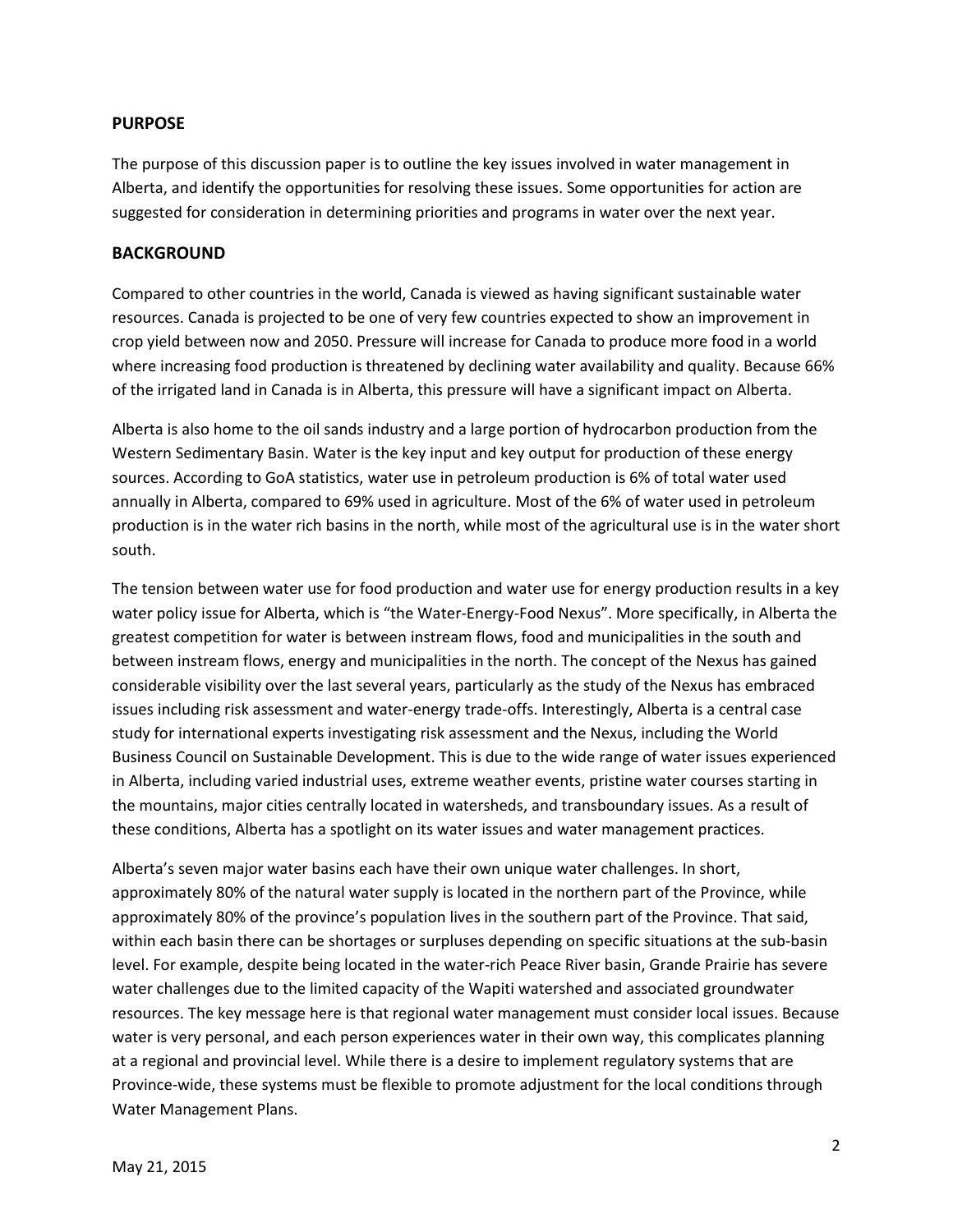That said, the *Water for Life* strategy launched in 2003 and updated in 2008 currently provides the framework for guiding water policy in Alberta. As stated on the GoA website, the goals of the *Water for Life* strategy are:

- Safe, secure drinking water, which commits the GoA to maintaining not only the capital infrastructure that supports drinking water treatment and distribution, but also the sources of that water.
- Healthy aquatic ecosystems, including defining what a healthy aquatic ecosystem looks like (including measurable criteria) and determining information is required before decisions can be made.
- Reliable quality water supplies for a sustainable economy, including improvements in surface and groundwater management, as well as consideration of transfer and use systems (for example, dams, irrigation canals, and water licences).

The following are the three key directions that guide the implementation of these goals:

- Knowledge and research, including information sharing and educational tools, as well as improving scientific understanding.
- Partnerships, engaging citizens, communities, industries, and government through the Alberta Water Council, Watershed Planning and Advisory Councils, and Watershed Stewardship Groups.
- Water conservation, through a combination of improving the ability to capture and store water during high flow periods, as well as improving water practices through conservation, efficiency, and productivity efforts.

The current *Water Act* is the legislative framework guiding water management in Alberta. This Act provides the legal framework necessary for water allocation and management. However, there are gaps in this legislation that should be addressed to enable truly effective water quantity and quality management. For example, the legislation does not provide clear guidance on water conservation and reuse, including stormwater use. Renewal of these policies to encourage water conservation and reuse is the next step in their success.

The current *Water Act* also clearly separated water rights from land rights so that a landowner with a water licence can monetize the water licence separately from monetizing their land. This separation enables water licence transfers from the landowner to another water user. For example, the Watermark residential subdivision located in Rocky View obtained a water licence for country residential use, which was originally allocated for agricultural use. This example illustrates that water license transfers are already occurring in Alberta.

The *Alberta Land Stewardship Act (ALSA)* and *Land-Use Framework (LUF)* provided the legislative and policy framework respectively for regional plans, of which two plans were completed. The South Saskatchewan Regional Plan (SSRP) was released in July 2014, and the Lower Athabasca Regional Plan (LARP) was released in August 2012. Water issues figure prominently in both of these regional plans.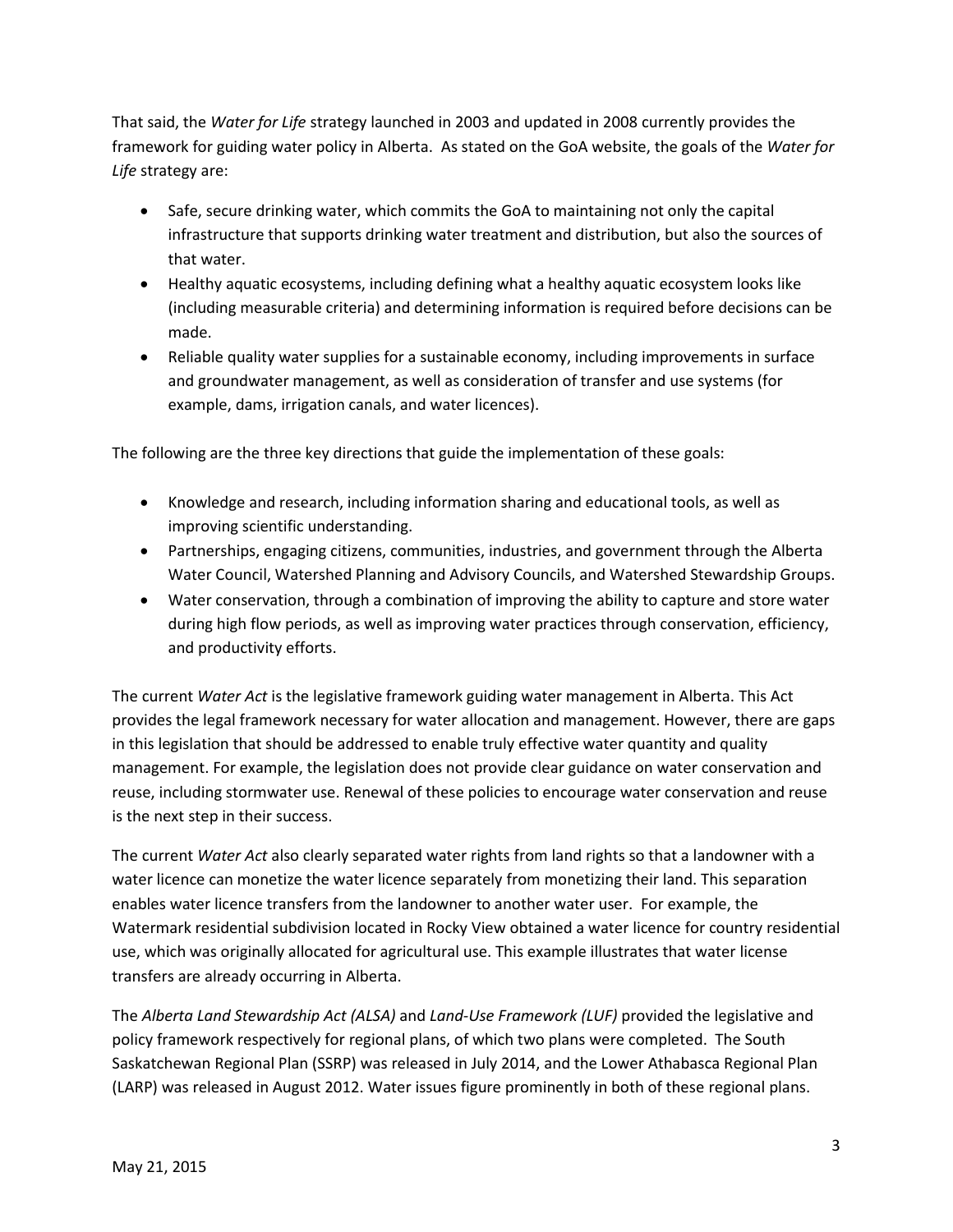There is an approved Water Management Plan (WMP) in the South Saskatchewan Region, but there is no approved WMP in the Lower Athabasca Region.

### **Water Issues in Southern Alberta**

Throughout the South Saskatchewan region, limitations on available water remain an important constraint for economic development, community growth, social development and environmental health. As people from across Canada and the world continue to move to Alberta, a reliable water management system is integral to adapt to the inevitable variations in water supply and to support future growth in this region.

In August 2006, a WMP for the South Saskatchewan River Basin (SSRB) was approved that closed the Bow River, Oldman River, and South Saskatchewan River basins to new applications for water allocations due to concerns of water shortages. This closure triggered applications for water licence transfers, which are allowable only in the SSRB within the approved WMP. To date, there have been approximately 85 transfers approved, most of which are small transfers from one agricultural use to another agricultural use. There are a small number of higher profile transfers from agricultural, oil and gas production, and environmental uses to municipal projects and developers. The highest profile transfer was from the Western Irrigation District to Rocky View County to provide water for the Cross Iron Mills development. The transfer funded water conservation in the irrigation district, the conserved water was then licenced to new municipal development. There is a need for a more transparent system for water licence transfers in order to move water from where it is not being used efficiently to where it is needed for higher value uses. This issue has been extensively studied over the last six years by several internal and independent groups, although to date no policy clarification has been made.

The core principal of water management in Alberta is that water is owned by Alberta and is allocated through a system of decisions and recorded in licences. The licences are issued with priority numbers which enable those holding senior water licences to exercise priority in the event of a drought, or other circumstances where water supplies are limited. The priority system is designed to provide stability in infrastructure investment in municipalities, industry, agriculture and other uses. There are several tools in the Water Act to set those priorities. There are also tools to enable redistribution of priorities such as the assignments and transfers which can lead to effective water sharing. In the SSRB, large licence holders include irrigation districts, cities such as Calgary, Lethbridge and Medicine Hat, hydro-power companies, as well as the Province, which holds the environmental base flow licences. These license holders have a significant influence on how water is managed in their respective basins. A clear example of this is the City of Calgary's position on water supply in the *Calgary Metropolitan Plan*. Calgary supplies water to Airdrie, Chestermere and Strathmore, and soon will be supplying water to Okotoks. These communities required access to water (either for infrastructure or allocation) in order to grow; in exchange for access to water, they have agreed to development density provisions that will influence the pattern of their future growth plans.

Limited access to water diverted from the river through existing water licenses has resulted in interesting projects to access water in new ways. For example, the interface between urban and rural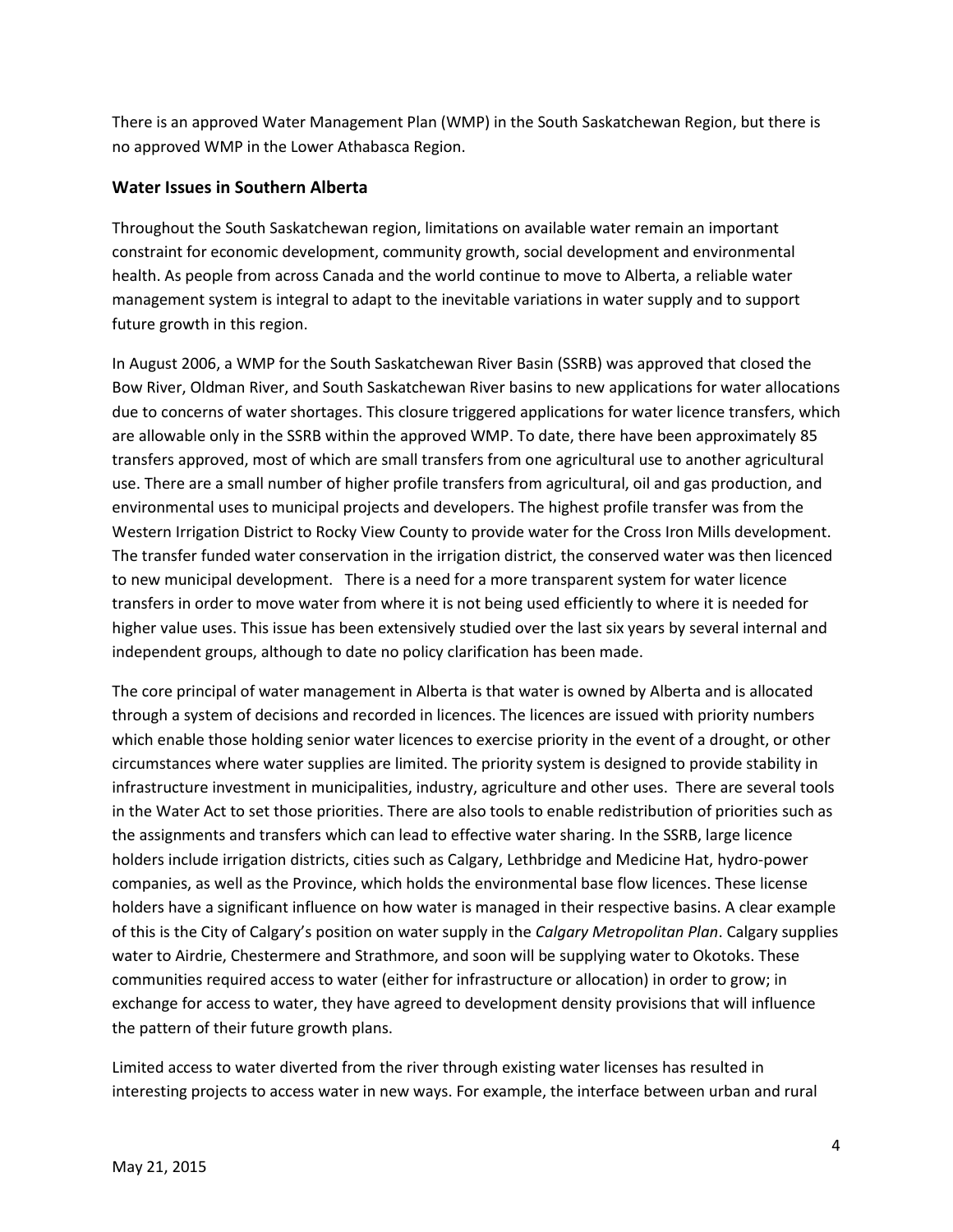development runoff and irrigation systems is driving the discussion of appropriate storm water management in the east side of the City of Calgary, as well as in the Taber region. Water reuse is becoming a significant issue in need of clearly defined policy, as the holders of water licenses look for ways to utilize wastewater streams for new development; an example of this is the utilization of reclaimed wastewater from the Bonnybrook facility as cooling water for the Shepard Energy Center generating station in east Calgary.

Water reuse and stormwater use raise a critical issue of 'return flow' to the rivers. For example, the City of Calgary returns as much as 95% of the water entering its two water treatment plants, and sometimes even more than its diversion due to infiltration into their sewage infrastructure, to the Bow River. If water is reused or stormwater is used, this return flow is reduced, reducing the overall flow in the Bow River. This causes concerns for water quality degradation as well as meeting the volume and flow requirements in the *1969 Master Agreement on Apportionment* at the Alberta-Saskatchewan border. This has the potential to become an interprovincial issue, and on the quality side has driven attention to phosphorous management and non-point source pollution. This issue is shared with the North Saskatchewan River downstream of Edmonton where 25% of the river is allocated but 20% is return flow. If all the return flow is reused the often preferred instream flows of 85% could not always be met.

The *Water for Life* goal of safe, secure drinking water commits the GoA to maintaining the capital infrastructure that supports drinking water treatment and distribution. In 2005, Alberta Environment and Sustainable Resource Development (AESRD) released a study that showed that 70% of the water treatment plants in Southern Alberta were ranked as 'poor'. Following this report, the GoA committed \$240 million per year in the 2007 provincial budget to address regional systems to improve treatment plant efficiency. While some significant improvements were made, this level of funding did not materialize in the budgets of later years. Some communities, such as Taber and Calgary, were able to update their water treatment systems. However, some communities, such as Lethbridge, have continuing investment programs to upgrade their water treatment systems. Investments in drinking water infrastructure must continue across the province, particularly in Southern Alberta.

Hydraulic fracturing has emerged as a major issue over the last five years. Hydraulic fracturing in Alberta is particularly controversial in the SSR where access to water to support operations is limited in low water supply years. Currently, hydraulic fracturing companies have applied for and been granted Temporary Diversion Licenses (TDLs) by the Alberta Energy Regulator (AER) which allow them to utilize water on a temporary basis with no priority or investment security. Understanding the impact of hydraulic fracturing on water resources in a watershed is vital to ensuring that these operations are sustainable, both for water sourcing and disposal. To support this need, it is essential that the Province's groundwater resources are mapped and understood, including potential connectivity of deep saline formations to high quality groundwater aquifers and surface water features.

Finally, the potential impacts of extreme weather events must be better understood to inform future planning and mitigation measures. Flooding that occurred in 2013 and again in 2014 throughout the South Saskatchewan region drew the public eye to structural, non-structural and social considerations for flood mitigation. There are several options for flood mitigation on the Elbow, Bow and Highwood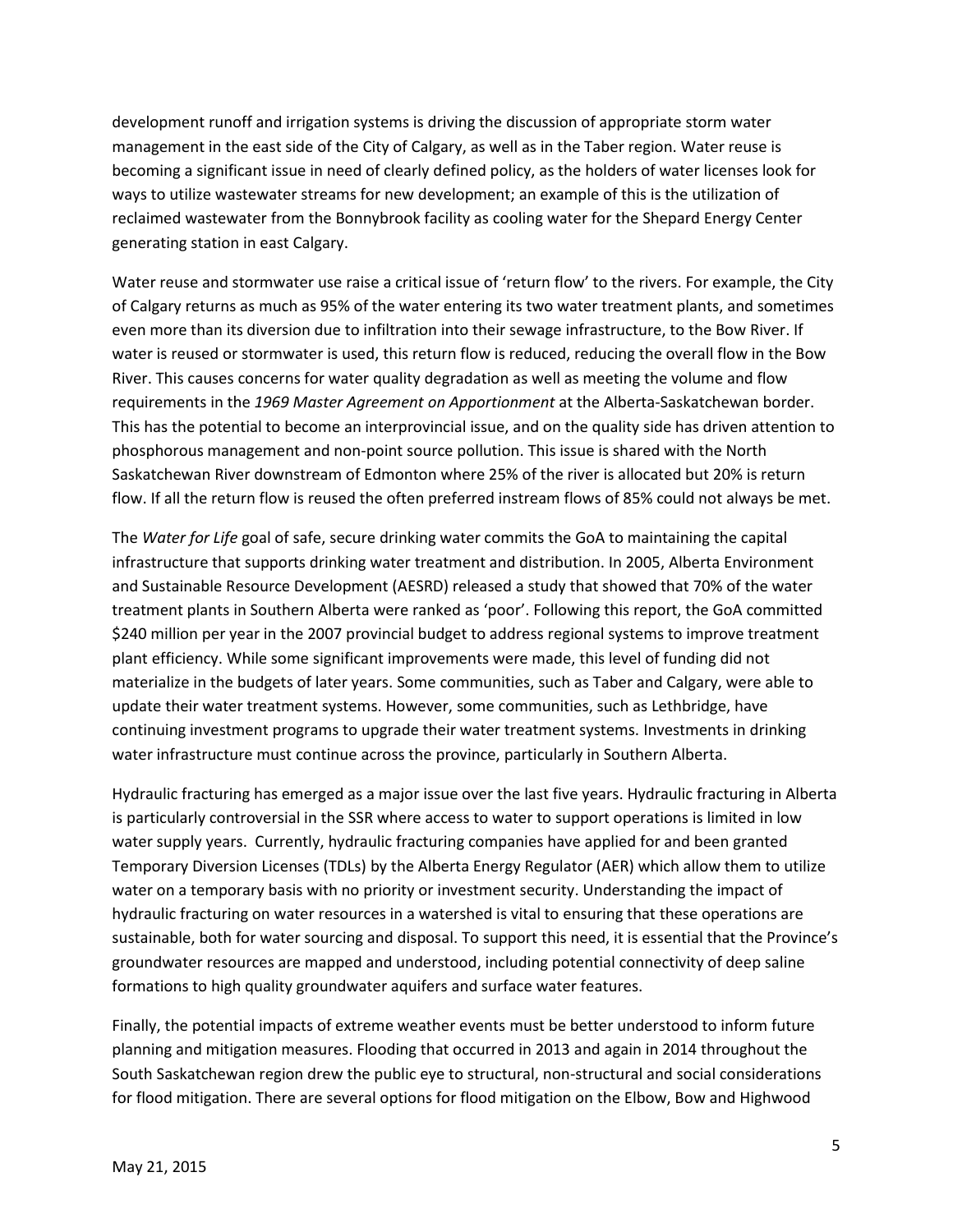Rivers, all of which carry significant price tags. Between 2000 and 2002, there was a severe widespread drought in Southern Alberta from Red Deer to Milk River that also caused serious losses.

Flood and drought mitigation planning must be done at a watershed level, recognizing that intervention in the river will impact the river environments downstream. Both structural and non-structural options require consideration. The engagement of key stakeholders in the watershed will better inform the assessment of impacts and options, particularly the environmental challenges and benefits. In most cases, the social policy issues are more visible than the engineering issues, and are often more challenging to address.

#### **Issues in Northern Alberta**

In contrast, northern Alberta has an abundance of fresh water resources and an abundant supply of oil sands resources. The Athabasca River is the main source of fresh water for oil sands production, municipalities such as Fort McMurray, and many First Nations communities. In addition to the *Water for Life* strategy, the *Water Act*, and the *Alberta Land Stewardship Act*, public policies such as the *Water Conservation and Allocation Policy for Oilfield Injection* and *Directive 081: Water Disposal Limits and Reporting Requirements for Thermal In-Situ Oil Sands Schemes* address water use related to oil sands development. While water supply is generally abundant in northern Alberta, challenges remain with respect to temporal changes in streamflow, water needs for aquatic ecosystems, traditional uses, wastewater management and the impact on water quality related to oil sands production which remains a provincial, national, and international issue.

Surface water quality may be the largest visible issue for Alberta's oil sands. As part of the LARP, a Surface Water Quality Management Framework for the Lower Athabasca Region was issued by the GoA in August 2012 to address surface water quality limits; this Framework was updated in February, 2015. This Framework is meant to be supported by a robust monitoring system, which was identified by both the Federal and Provincial governments in an announcement in October 2012. The announcement initiated the Joint Oil Sands Monitoring (JOSM) program responsible for building capacity to monitor and report on specific indicators. In addition to JOSM, the Alberta Environmental Monitoring, Evaluation, and Reporting Agency (AEMERA) was formally launched in April 2014 to monitor, evaluate and report on key air, water, land and biodiversity indicators. AEMERA's mandate is to better inform decision-making by providing the necessary information to policy makers, regulators, planners, researchers, communities, industries and the public. To do this, AEMERA is tasked with providing open and transparent access to scientific data and information on the condition of Alberta's environment, including specific indicators as well as cumulative effects in specific locations. It is vital that this agency be properly funded and staffed to accomplish their important mandate.

Water use in the steam assisted gravity drainage (SAGD) operations continues to grow as new facilities are built. Moving forward, most growth in oil sands production is forecasted to come from SAGD operations. The result of this growth will be increased demands for input water and a need to manage increasing volumes of wastewater that are the output of the SAGD process. The current water source for SAGD operations is groundwater, which is generally water from saline aquifers as mandated by current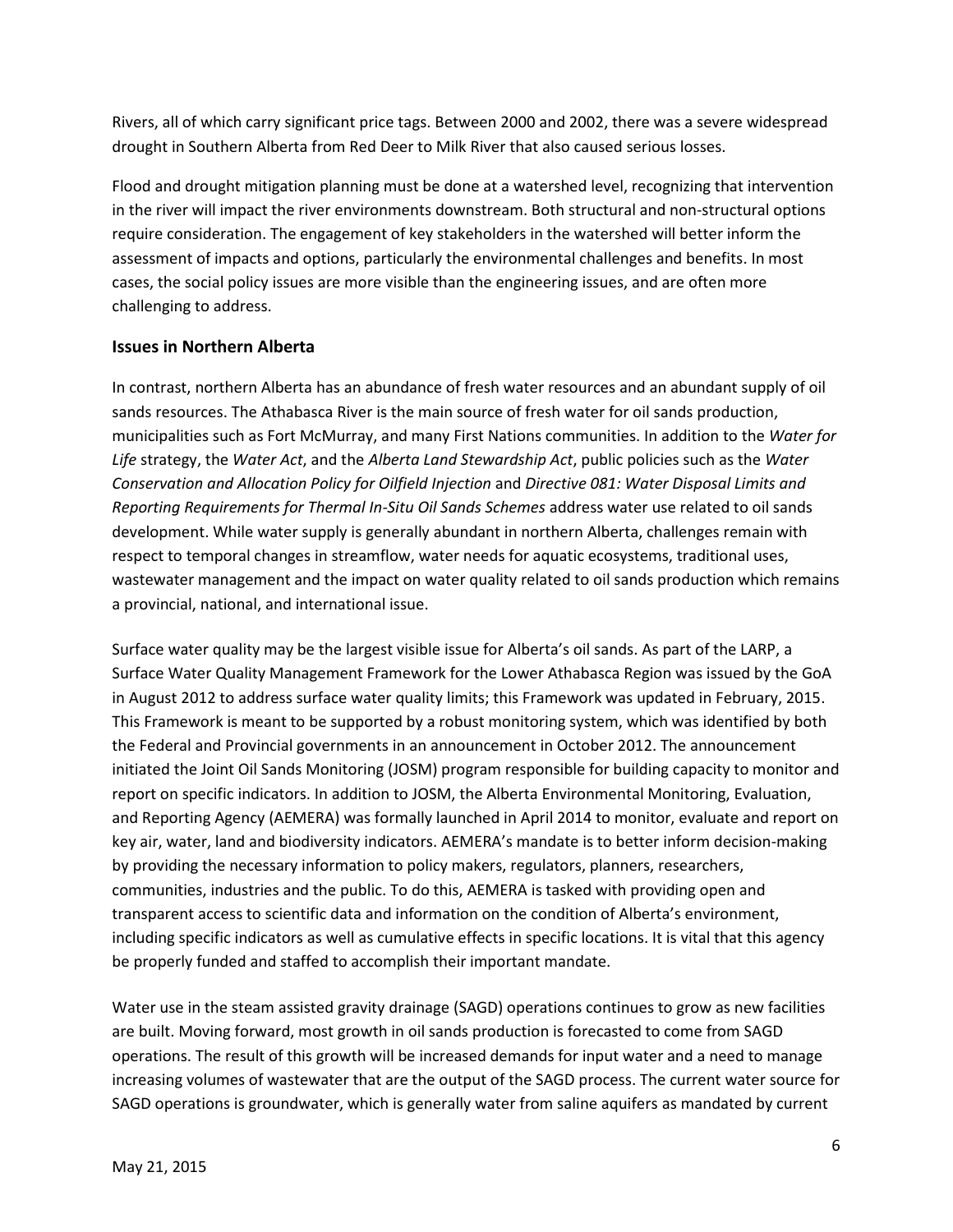regulations. These same aquifers are often where wastewater is re-injected. To address this water use, the *Groundwater Management Framework* was released in June 2013 for the three oil sands producing regions in the Lower Athabasca region. Similar to other regulations to date, this Framework requires a monitoring system to support its implementation. As in the south, a better scientific understanding of groundwater issues is absolutely vital to support planning for more SAGD development.

The common weakness of the three Frameworks outlined above is that only a relatively short stretch of the Athabasca from Fort McMurray to Lake Athabasca is addressed. Given the full length of the Athabasca and variety of industries and other uses on this great river, it is critical to look at the Athabasca River as a watershed and connected system. For example minimum instream flows are applied to industrial water withdrawals in the lower river while they are not applied to uses upstream that continue to diminish the flow to downstream reaches. Fortunately, a project was recently launched to develop a Watershed Management Plan for the entire Athabasca watershed. Shell Canada is funding the first phase of this important work, which is being coordinated by Alberta WaterSMART and supported by AESRD. Developing this plan requires the involvement of the Athabasca Watershed Council (the WPAC on this river), and many watershed management groups. As in the South Saskatchewan region, sustainable funding for these mostly volunteer organizations is essential to ensure their participation.

Finally, the fast pace of development in the Lower Athabasca region has resulted in an uncoordinated approach to regional water and wastewater management. The potential for regional water management was recognized by the oil sands industry and has been pursued through the Regional Water Management Initiative first in the Oil Sands Leadership Initiative (OSLI) and now through Canada's Oil Sands Innovation Alliance (COSIA). The Regional Municipality of Wood Buffalo also recognizes the opportunity to coordinate and integrate industry needs, such as camps for oil sands workers, into their municipal plans. Regional water management in the Lower Athabasca region offers options to industry and communities for water supply and waste water disposal that can potentially reduce the overall impact of development on the environment as well as offer economic benefits.

# **OPPORTUNITIES FOR ACTION**

While water management issues are large and complex, great work has been done over the last decade to address these challenges. There are several opportunities for action that can influence water policy and issues to further show tangible results. The top six actions are summarized here.

#### **1. Support Collaborative Water Management and Watershed Organizations across Alberta**

The water community throughout Alberta is a collaborative community with great expertise, experience and knowledge of Alberta's water systems and watersheds. There are a variety of players involved in water management in Alberta including the federal, provincial, and municipal governments, industry, local watershed groups, irrigation districts, hydro-power companies, nongovernment organizations and others. Supporting this collaborative community is required for these organizations to continue the innovation, guidance and research they offer. The following are some specific actions: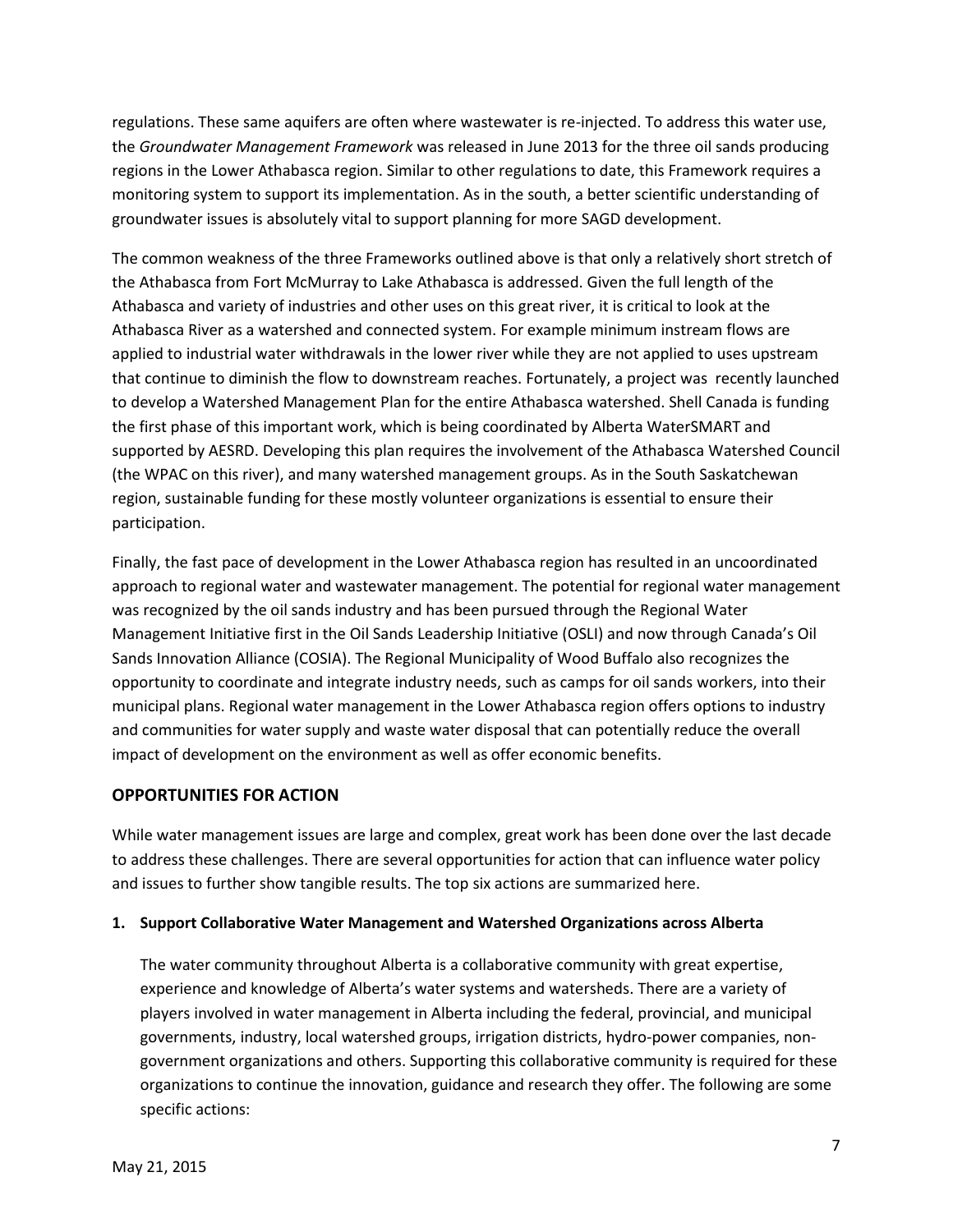- Acknowledge the critical role of WPACs and Watershed Stewardship Groups (WSGs) in the management of Alberta's water resources, and the significant contribution that these organizations have played in the past and will play in the future, including nurturing and supporting the collaborative initiatives outlined below. Maintaining the local public knowledge base between significant events is essential to managing through a crisis when it arrives.
- Encourage collaborative management of Alberta's water resources, following the examples of the Bow River Working Group and the Cooperative Stormwater Management Initiative. By supporting collaborative water management, important work such as collaborative water modelling, studies on stormwater, water reuse, flooding, drought, cumulative effects and groundwater can be pursued. For example, the OASIS model developed for SSR by the University of Lethbridge and Hydrologics that is being applied to the SSRB through Alberta WaterSMART is collaborative work that improves the public's knowledge through modelling and data management. Public participation and knowledge is essential to managing change and government policy development. Funding through AIEES and CCEMC through their climate adaptation program has been critical to launching these initiatives.
- Implement long term sustainable funding for WPACs, WSGs, or similar governance structures across the Province, to allow these groups to pursue their objectives consistent with the direction of the *Water for Life* strategy. This funding can also support sharing of best practices and common systems among these groups to improve communication and efficiency. As noted in the previous point, project funding has launched several initiatives, but longer term sustainable funding is needed to keep these initiatives moving forward.
	- $\circ$  Funding could be directed from the existing carbon levy towards. watershed specific projects, core operations, and collaborative water management
	- o Funding may be tied to local water conservation efforts, or monitoring success
	- $\circ$  Funding may be tied to completing Water Management Plans in each basin
- Set up a centralized group with dedicated resources and appropriate skill sets to provide direct support for the WPACs and other watershed stewardship groups for GIS, spatial analyses, and mapping/database support (i.e. for state of watershed reporting).
- Continue to utilize collaboratives within watersheds to support flood and drought mitigation initiatives. In 2014, the Bow River Working Group produced a detailed report offering guidance on flood mitigation options for the Bow River Basin from a system-wide, watershed perspective.

#### **2. Support Regional Water Management in the Lower Athabasca Region**

As noted earlier, Alberta is considered a central case study on water issues, driven in large part by water management practices in the Lower Athabasca region. A number of frameworks and directives have been issued to guide the development of the oil sands industry. However, there are policy gaps that must be addressed to promote collaboration among water users in the Lower Athabasca region. Clarification of policy is required on water reuse and the ability to utilize industrial and municipal treated wastewater as a water source for other industrial users. Policies and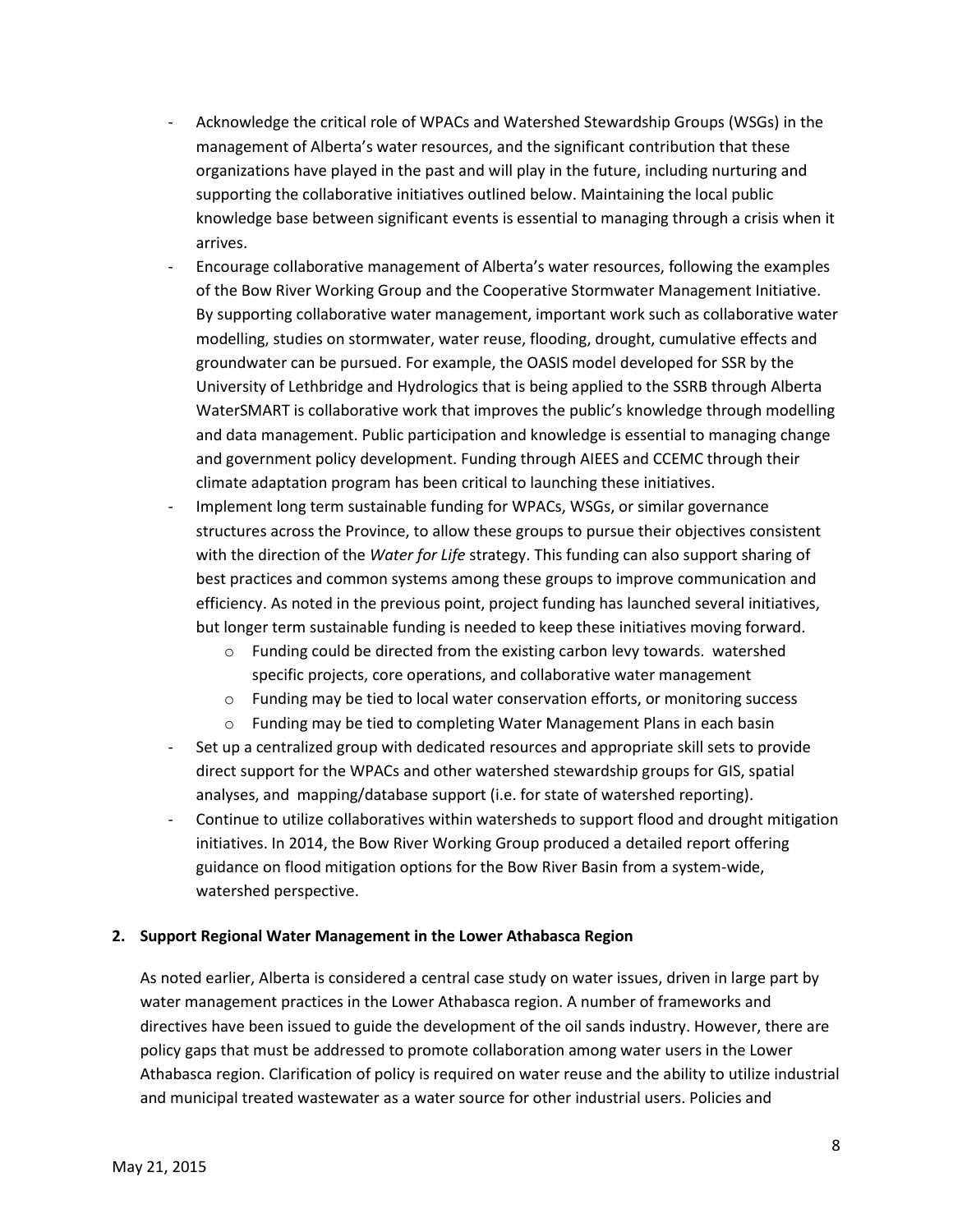regulations that address water treatment and discharge into the environment (river discharge and end pit lakes) must be issued and/or clarified. Many of these are close to completion, such as the Tailings Management Framework that was released by AESRD in March, 2015, which still requires the development of specific regulations by AER to implement the Framework.

As noted earlier, the LARP has been in place for two years now. In northern Alberta, it is vital that a WMP be implemented that covers the entire watershed, and includes the entire Athabasca River and oil sands region. This watershed approach would ensure that upstream and downstream challenges from current and proposed future development, water use, and climactic and land use changes on water are identified and addressed, including cumulative effects. A WMP for the Athabasca Watershed should be developed in conjunction with various industry sectors, municipalities, Aboriginal groups, and regulators in an open and transparent manner. This process should include the development and use of publicly available tools to support the plan and ongoing management decisions in the basin regarding future development and planning. The foundational work for this WMP is currently underway and should be supported. The Regional Municipality of Wood Buffalo has a significant role to play in delivery of water and waste water management services in the Lower Athabasca region. Wood Buffalo has outlined progressive plans for integrated infrastructure. Engagement by the GoA in these plans is important to ensure a fully regional perspective. Specific actions include:

- Issue the relevant policies and directives related to water use in oil sands, including the implementation directives identified in the recently released Tailings Management Framework and the updated Oilfield Injection policy.
- Make a clear policy statement in support of regional water management; work with the Regional Municipality of Wood Buffalo to develop their regional infrastructure for water and wastewater management.
- Approve the utility application submitted by the Regional Municipality of Wood Buffalo.
- Provide appropriate long term funding for the Athabasca Watershed Project, and provide sustainable funding for the Athabasca Watershed Council and other watershed management groups to ensure their full participation in this collaborative project.

#### **3. Address Groundwater Issues by Committing Resources to Research Groundwater**

In Alberta, roughly 308 million cubic meters of groundwater is licensed annually, which is approximately 3% of the total annual water allocation in Alberta. The largest allocation of groundwater is for the Athabasca River Basin to support the oil sands industry, but local municipalities and agriculture are also major water users across the Province. Based on the Council of Canadian Academies 2009 report *The Sustainable Management of Groundwater in Canada*, Alberta's knowledge and utilization of groundwater lags behind other provinces in Canada.

Alluvial aquifers and groundwater resources are vital to supporting Alberta's natural infrastructure. Understanding the balance between input and output of groundwater is an important concept in the sustainable use of groundwater as a supporting resource for current and future development. It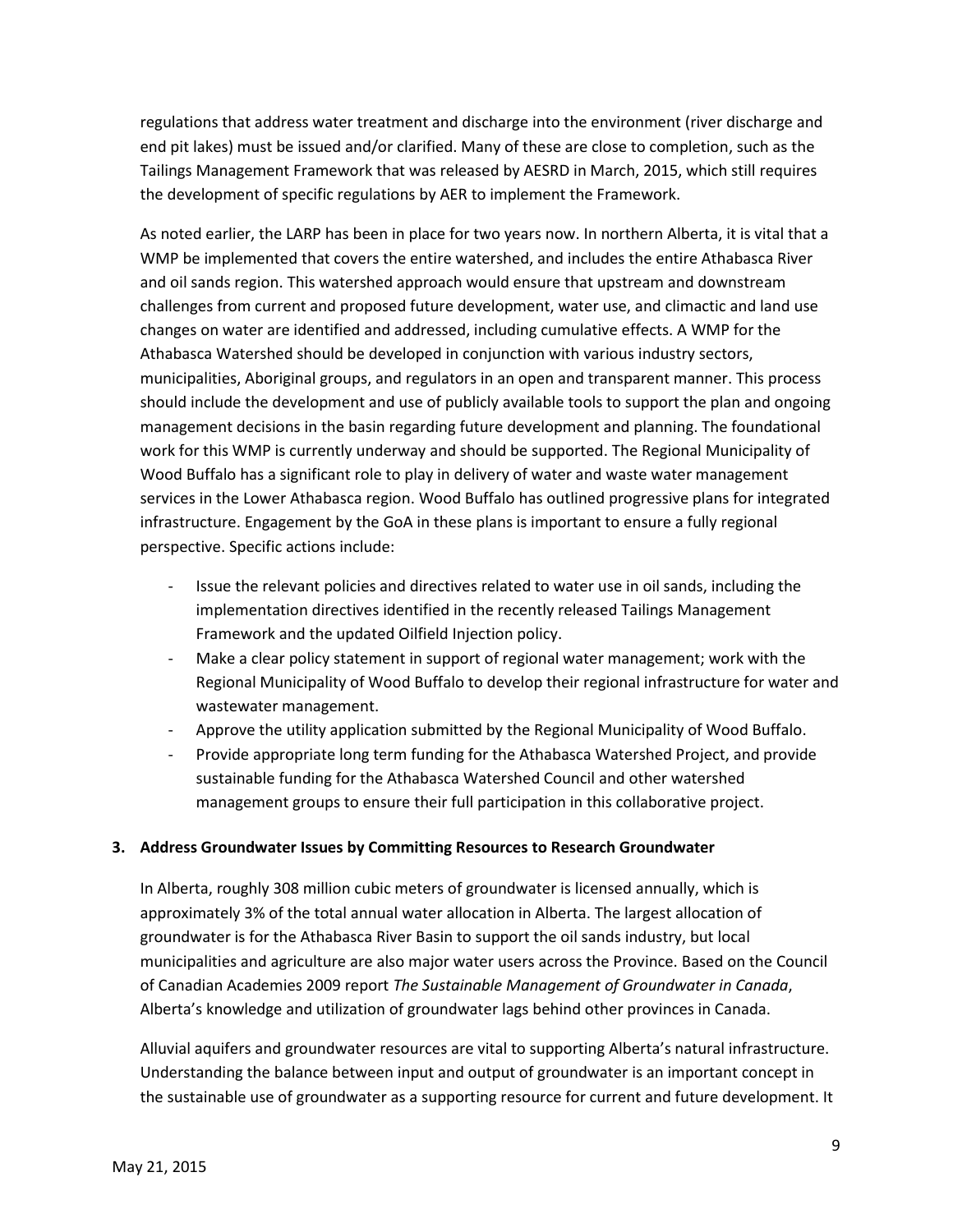is important to understand the effects of groundwater use on base flow contributions to streamflow during annual low flow conditions. In the South Saskatchewan region, groundwater became a major contributor to the 2013 floods when aquifers became so full that flooding continued in basements and underground parking structures days after the peak flood flow passed.

More extensive mapping would further improve our understanding of groundwater, including its potential use in more integrated water management programs. In the South Saskatchewan region, this mapping would help us to understand the hydrological cycle on a regional scale by detailing the interactions between aquifers, surface flow, precipitation, snowpack, snow melt, aquifer recharge and discharge, land cover and land use practices. Furthermore, it would help industry to understand groundwater resources in relation to practices such as hydraulic fracturing. Groundwater resources are an important area for regulators to consider given their role in providing water allocation decisions to new water applicants.

Considerable resources have been invested in groundwater mapping over the years. The Edmonton-Calgary Corridor Groundwater Atlas is a great resource developed by the Alberta Geological Survey. This atlas examines non-saline groundwater located in the Edmonton-Calgary Corridor and highlights where groundwater resources are located. Expanding this Groundwater Atlas to include all of Alberta would be a useful next step in understanding Alberta's groundwater resources.

There are pockets of focused research work underway on various aspects of groundwater, including the Alberta Innovates Energy and Environment Solutions funded work at the University of Calgary on groundwater recharge and baseline isotope geochemistry. Coordination of this work would improve the overall understanding of groundwater challenges and opportunities in Alberta.

To address this gap in groundwater knowledge, the following actions are suggested:

- Proceed quickly with the next groundwater atlas. The priorities for study should be the South Saskatchewan region (the Bow, then the Oldman and South Saskatchewan, then the Red Deer), and then the Lower Athabasca region.
- Develop a coordinated and comprehensive plan to research, delineate and understand the groundwater resources in the province; ensure that this plan is properly resourced and set up for success.

#### **4. Invest the resources needed to ensure that AEMERA is set up for success**

Many of the suggestions listed above cannot be fully implemented without reliable data that is scientifically validated, where the monitoring activities and the resulting outputs are open, transparent, available and understandable to the general public. As noted earlier, effective implementation of the various frameworks for water quality management depends on effective monitoring. The credibility of the Province, and the oil sands industry particularly, rely on the transparency and quality of monitoring data; the ability to establish this credibility is core to the future of the industry and therefore to the prosperity of the Province.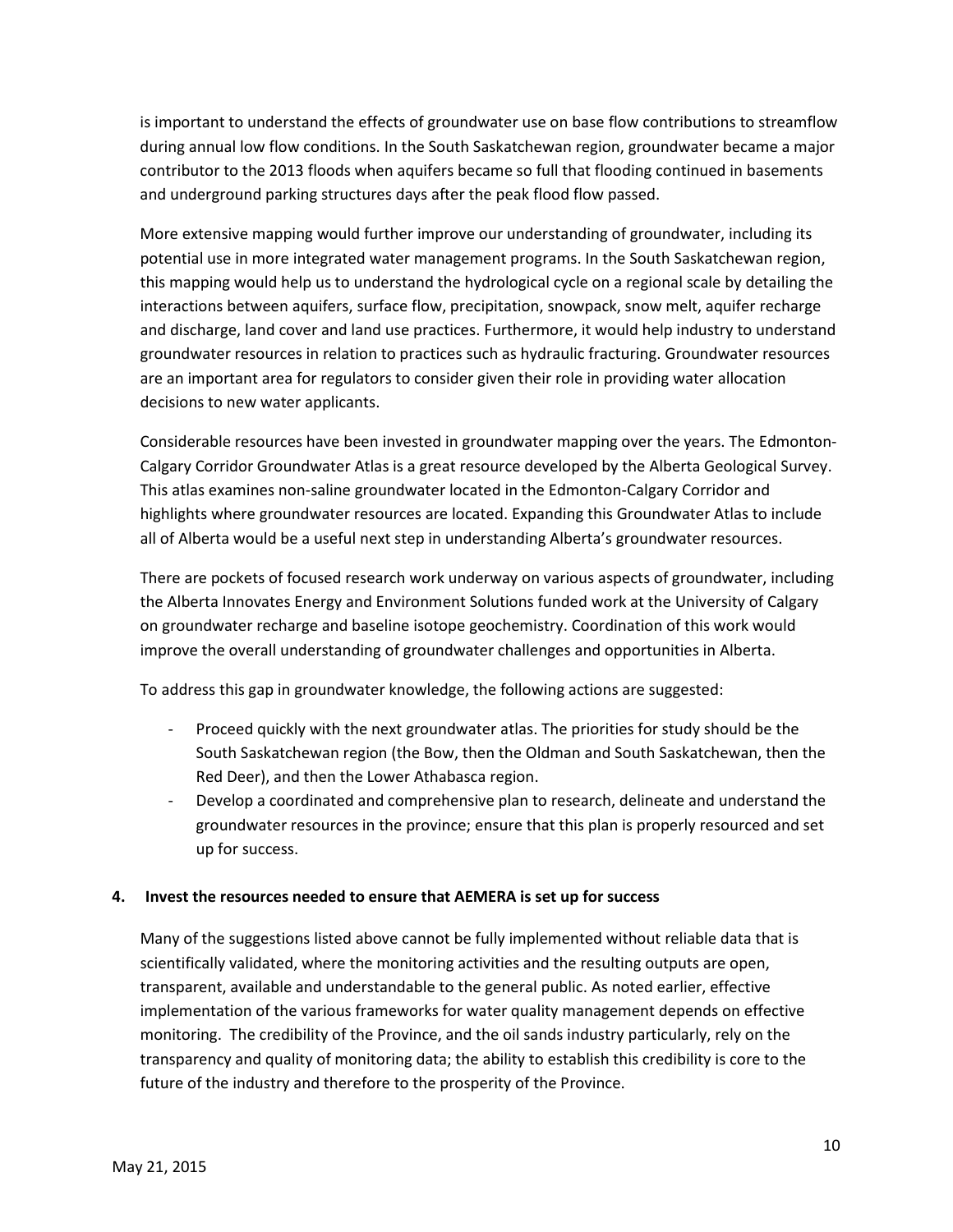AEMERA has been set up as an independent agency to provide this service. Although the need is large, this organization is still in its infancy. A clear commitment to AEMERA by the GoA is required to signal to industry and others that AEMERA is up and operating and will improve environmental monitoring. For the good of the industry and for Alberta, it is critical that AEMERA succeed in its mission and that this mission be pursued with urgency.

AEMERA has the challenge of integrating all the monitoring activities formerly conducted by JOSM, AESRD, the Biodiversity Institute, and many other organizations. This involves drawing from the vast but disjointed activities and resources already working to gauge, sample, study, collect and compile data on a broad set of environmental factors across the breadth of the Province. This is a monumental task that will require the very best minds in monitoring systems and in organizational design and integration. The recent and similar experience of the AER can be instructive. In addition, the role and responsibilities of AEMERA need to be clearly defined in relation to AESRD and AER.

The key suggestions in this area are:

- Reinforce the GoA's commitment to AEMERA publicly and within the civil service.
- Invest the resources in AEMERA to ensure it is set up for success. This includes financial resources as well as human resources.
- Clearly define the roles and responsibilities of AEMERA, AESRD and AER, the public and those who use or discharge water and emissions in monitoring and reporting.
- As soon as possible, develop and post AMEREA's information and data disclosure policy.
- Look for opportunities to provide good quality data publicly and transparently as quickly as possible. This will help to build trust that more is forthcoming.
- Take action urgently.

#### **5. Maintain momentum on flood and drought mitigation strategies and actions.**

The 2013 floods that impacted much of the SSR showed that while we cannot prevent extreme weather, actions can be taken to reduce the likelihood of such large-scale destruction resulting from future extreme weather events. Collectively, a broad group of water practitioners from across Alberta, Canada and the world identified specific actions that can be taken to mitigate, manage, and control the impacts of extreme weather events resulting in both flood and drought. The output of these discussions was the White Paper titled, *The 2013 Great Alberta Flood: Actions to Mitigate, Manage and Control Future Floods.* Recommendations provided by these water practitioners include:

- Anticipate and plan for more extreme weather events, including both flood and drought;
- Improve our operational capacity to deal with potential extreme weather scenarios through better modelling and data management;
- Investigate the cost/benefit balance of investing in physical infrastructure such as on and offstream storage, diversions, and natural infrastructure such as wetlands;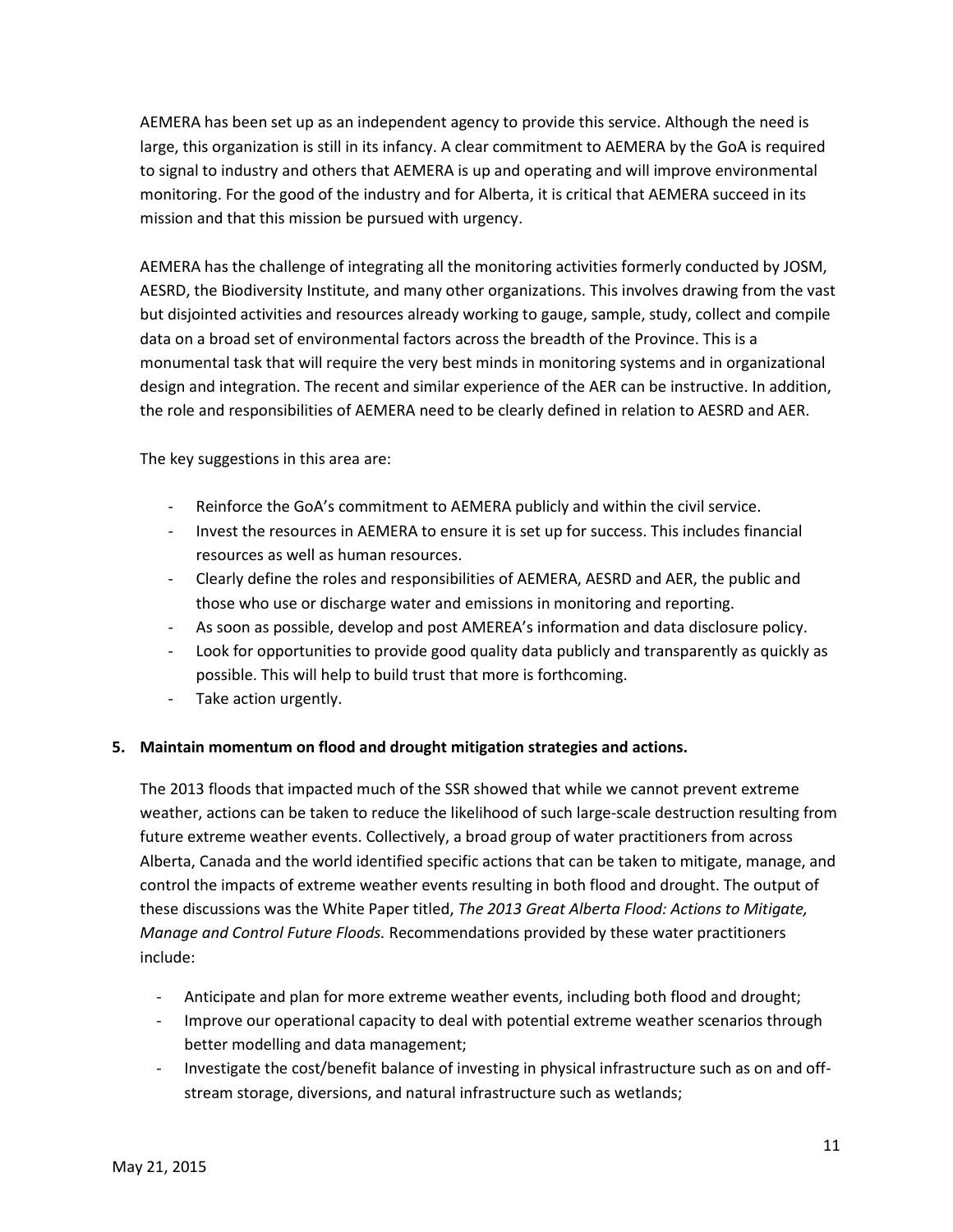- Consider flood risks in municipal planning and strengthen building codes for new developments in flood plains;
- Evaluate options for overland flood insurance; and,
- Manage our water resources collaboratively, following the examples of the Bow River Working Group and the Cooperative Stormwater Management Initiative, and ensure Watershed Planning and Advisory Councils (WPACs) across the Province have proper authority and funding.

Since June 2013, much work has been done by the GoA, specific interest groups, and by collaborative groups in the watersheds to identify and assess various options for flood mitigation. It is clear that issues surrounding flood mitigation are as much social and environmental as they are technical. The key issue is the inevitable transfer of risk. Any actions taken to reduce the flood impact on one group of people or one set of infrastructure will by nature disadvantage another group or type of infrastructure at another area of the river basin. Therefore, it is easy to understand why many studies and recommendations that the GoA has received over the last fifty years have not been vigorously pursued.

It is vital that momentum be maintained on systematically assessing options for flood mitigation. Good science is needed to ensure that social issues or special interest groups do not drive solutions that compromise the integrity of the watersheds, which are the life blood of our communities and industries. Effective engineering is also required to ensure that the proposed solutions can be built and operated safely, within acceptable economic costs.

Flood mitigation must be an integrated part of building the resilience of the entire watershed and its communities given the full range of watershed dynamics including the severe floods and droughts that we have experienced over the last 120 years, and that we anticipate we will continue to experience.

Key suggestions in this area include:

- Utilize existing storage facilities in each basin for flood and drought mitigation, as well as environmental management. Specifically, implement the recommendations in the Bow River Project to utilize TransAlta's storage facilities on the Bow River.
- Move forward on the most effective infrastructure options on the Elbow River.
- Support the local flood mitigation measures already underway such as WRRP and ACRP
- Assess the options identified in the Bow and Red Deer Rivers Room for the River reports. Also, complete other Room for the River reports in the other critical basins.
- Support the Collaborative Stormwater Management Initiative and investigate other opportunities for collaborative stormwater management.

# **6. Leverage existing investments in water research and technology development**

Water in the energy, agricultural and environmental sector is a formidable driver for technology development and innovation, especially in conservation. Bringing water, energy, agriculture and